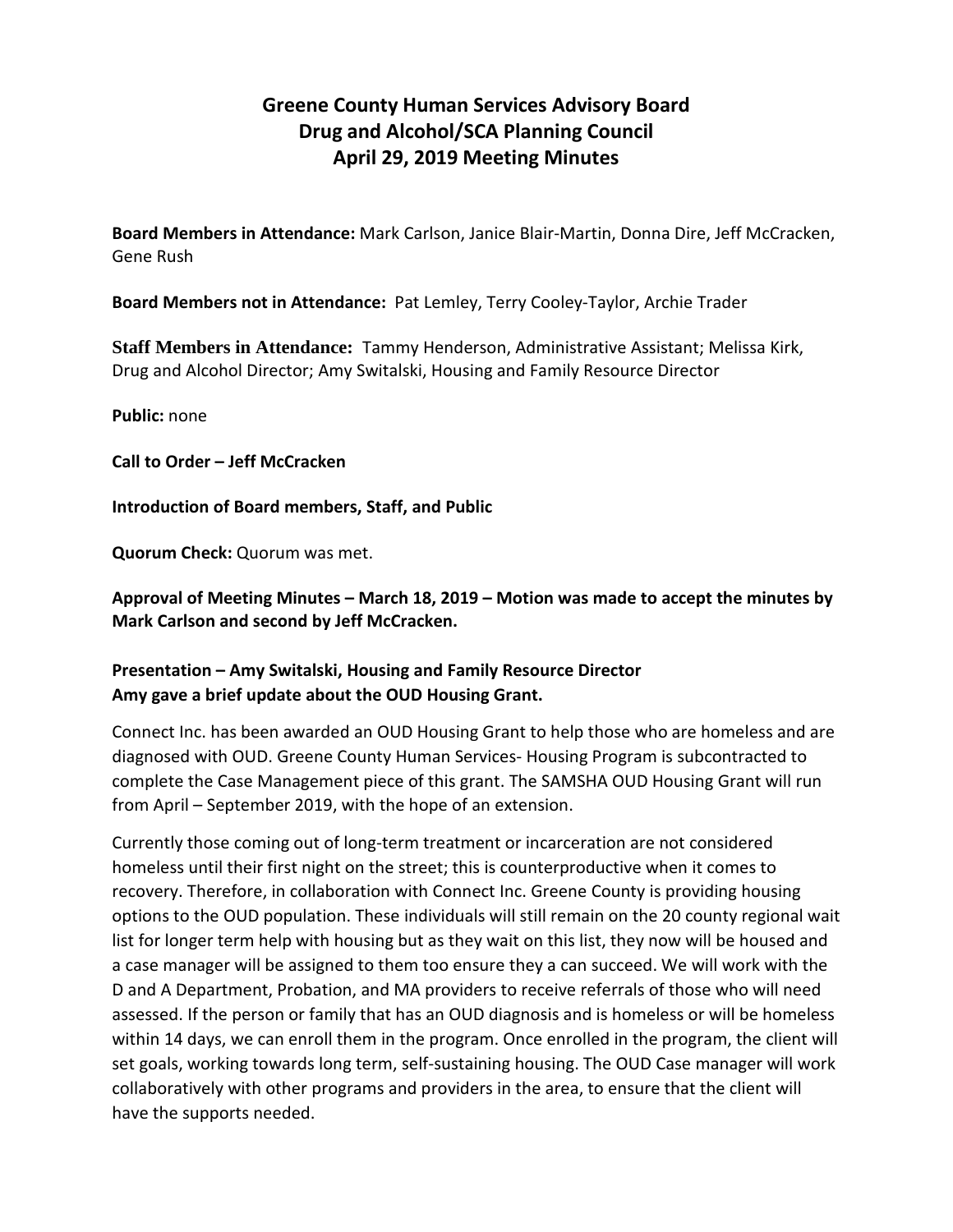## **Drug and Alcohol Program Updates**

- a. Case Management/ICM
	- i. Case Management Grant Greene County had the chance to reapply for Case Management Grant funding that we did not receive in the first round. This additional funding through DDAP will allow for funding for additional case managers to be able to offer a more holistic approach in service delivery, which addresses all the human services needs is essential to a client's pre-engagement, pre-contemplation, treatment engagement, return to the community and ongoing recovery.
	- ii. STATS July 1, 2018 through April 29, 2019 257 Level of Care Assessments

## **Top 3 drugs of choose:**

July 1, 2018 through April 29, 2019 Marijuana Suboxone/Subutex – oral Alcohol

# **Number of the LOC Assessments:**

- July 1, 2018 through April 29, 2019
- 109 went to Rehab
- 57 went to Outpatient
- 32 went to Detox
- 19 Intensive Outpatient
- 15 Outpatient Treatment
- 9 Long-Term Residential
- 7 Not Recommended for Treatment
- 4 Psycho Education
- 5 Medically Managed Inpatient Residential
- b. Prevention
	- i. Programing in the schools Melissa gave a brief rundown of the prevention specialists and each school district that they cover and programs that they have been completing.
	- ii. Community Prevention
		- 1. Completed Gambling Away the Golden Years at Gateway and the Senior Centers
		- 2. Participated in Festival of Fitness at Waynesburg University on March 28<sup>th</sup>
		- 3. Participated in Kidfest April 13<sup>th</sup>